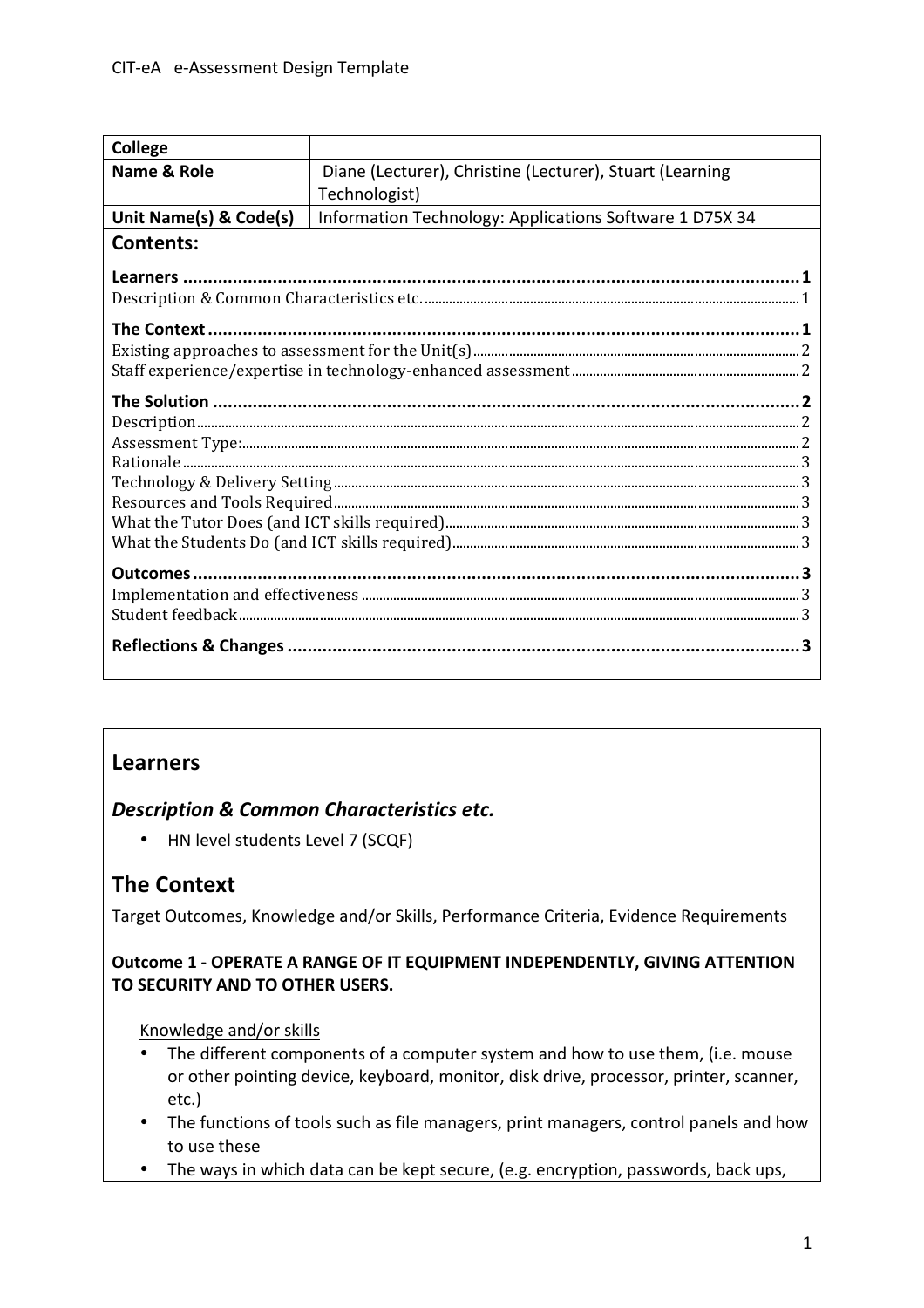virus protection) and how security procedures can be used to meet the needs of all users of a computer system

The causes of some common software and hardware problems, (e.g. cable connections, device settings, software option settings) and what action to take to resolve these

#### Outcome 1 - Evidence Requirements

The candidate will need evidence to demonstrate his/her knowledge and/or skills by showing that, with minimal support from others (but using on-line help or suppliers' manuals), s/he can:

- Use five hardware devices, (e.g. mouse, keyboard, printer, monitor, disk drive, scanner)
- Start up and close down the operating system
- Open and close software packages
- Locate data and applications
- Use a filing system, (e.g. to organise folders and sub-directories applying naming conventions)
- Use two tools within the operating system, (e.g. file managers, print managers and control panels)
- Implement security measures responsibly and with consideration for the needs of other users, (e.g. passwords, backups, virus protection)
- Resolve one hardware and one software problem, (e.g. printer off-line, sound not working, too many open programs, system freeze, software option settings, etc.).

The evidence for this Outcome should be by submission of an observation checklist covering all the points above. The candidate must also produce printouts to show changes made to his/her filing system and to identify backup files.

## *Existing approaches to assessment for the Unit(s)*

• The assessment is practical in nature and generates a lot of paper.

#### *Staff experience/expertise in technology-enhanced assessment*

Moodle experience, online AAT course (accounting industry) delivered with summative e-assessment.

# **The Solution**

## *Description*

These assessment changes were explored:

- Screen Capture of student work
- Online submission of Screenshots
- Quiz
- No change to the existing exemplar. The solution will be to make the way students submit evidence more streamlined and innovative.

## *Assessment Type:*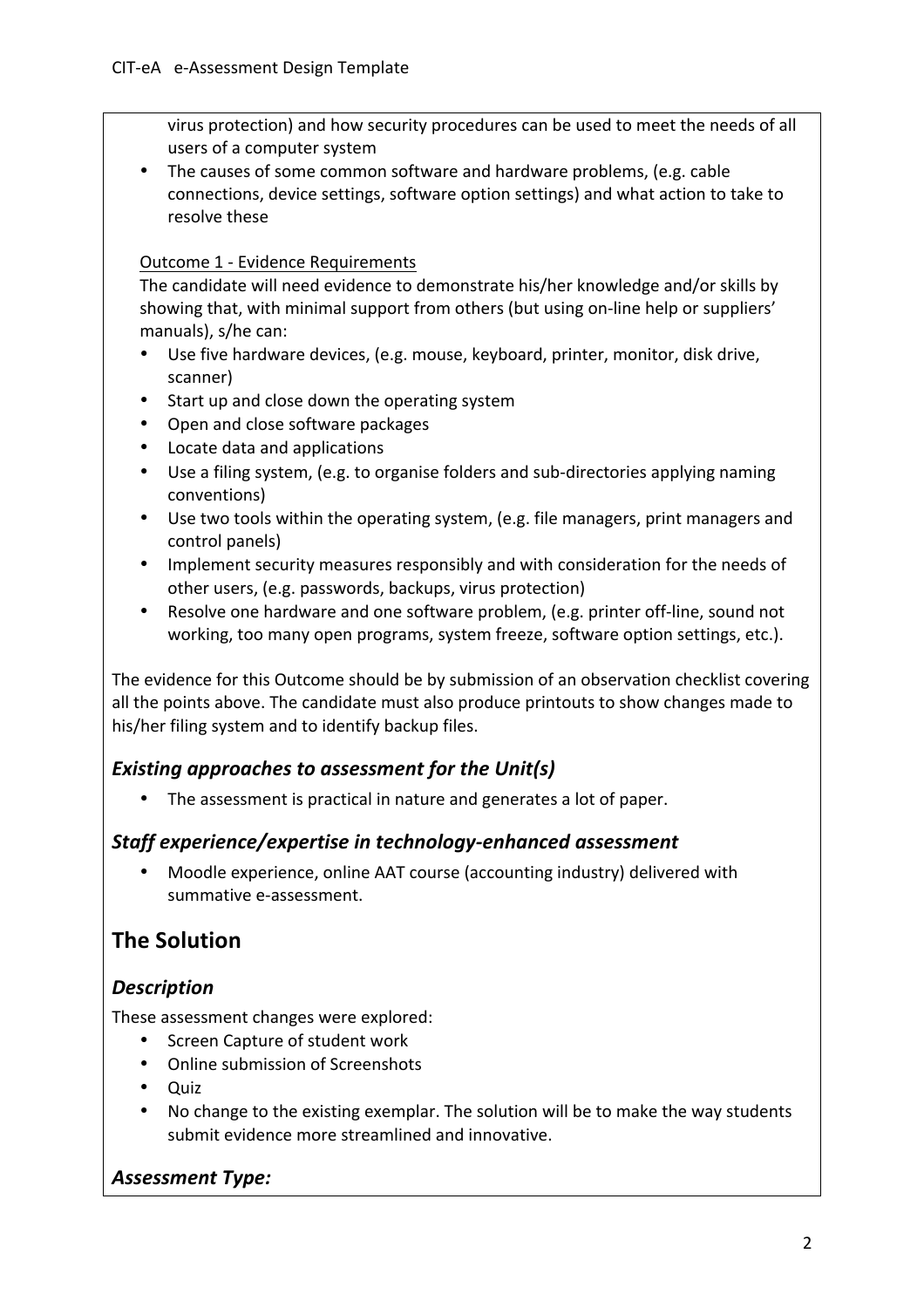• Summative

#### *Rationale*

• Reduce the amount of paper work generated

## *Technology & Delivery Setting*

• PC's, supervised conditions, Moodle

## *Resources and Tools Required*

Moodle Quiz, PC screen capture software, PC screenshot tool

## *What the Tutor Does (and ICT skills required)*

• Set up assessment and access submissions via Moodle.

## *What the Students Do land ICT skills required)*

• Access and submit using Moodle.

# **Outcomes**

#### *Implementation and effectiveness*

Has taken longer than anticipated

# *Student feedback*

None available at time of writing

# **Reflections & Changes**

These assessment changes were explored:

- Screen Capture of student work
- Online submission of Screenshots
- Quiz

The assessment chosen was a fairly simple IT task in file management, this IT application unit previously used evidence that was produced on paper – using 'print screen' to prove tasks had been done and (they were also observed by the teacher). There was a set of file resources to use in the assessment that were accessed via a shared network drive and students could then download the files to their own private networked drive space and manipulate them there.

#### **Screen Capture**

The team looked at creating screen capture movies with a learning technologist (to provide the evidence of learning and competence) but they felt it was overly complicated because the students had to learn to do screen capture before they could do the assessment it was giving them more rather than less to do, so it was a bit onerous for the students, so kind of adding to the stress of being examined.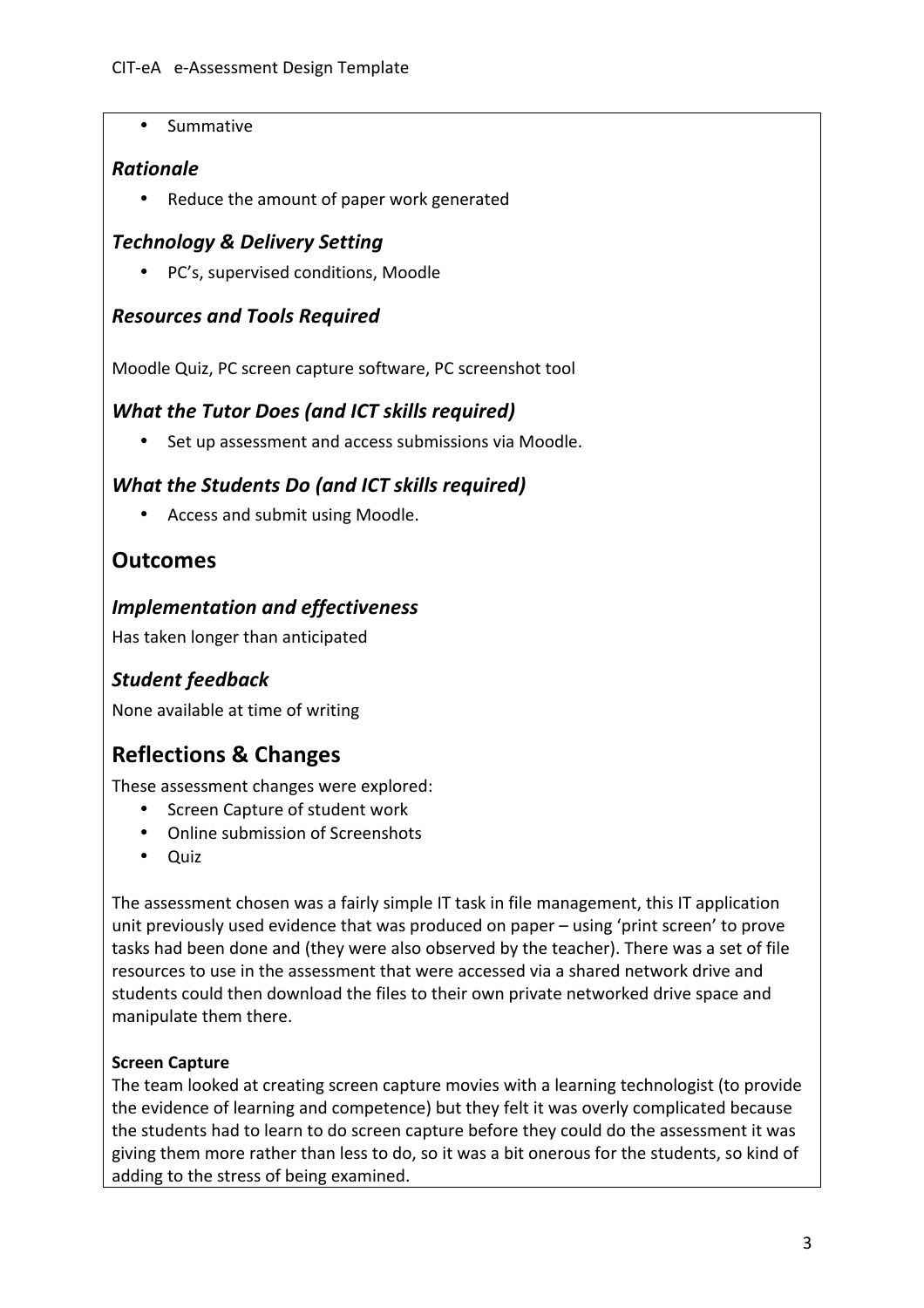When the Learning Technologist demonstrated the proposed screen movie approach we realised that there was far too much going on  $-$  making the students go in and out of 'different places' i.e. windows and applications etc. The team saw this from a student point of view.

#### **Online submission of Screenshots**

Learning from the screen capture experience, the team decided to start again and keep it quite simple. But they now have a different problem – using Moodle they seem to have problems getting the files to the students. They need to use pre-stored files and have them on Moodle, you can drag stuff onto Moodle but you cannot seem to drag stuff out of Moodle easily and again that seems to be making what was previously a simple task more complicated. 

In the new proposed approach new problems were found in using Moodle- the assessment has learning materials, source files, a mock assessment and the assessment itself. But the student needs access to the source files for undertaking the assessment. But in Moodle the students cannot easily get the source files that are in the Moodle course and getting the files out of Moodle into their personal networked drive work space and get them onto their desktop to manipulate them to undertake the task. When they download from Moodle it downloads as a zip file  $-$  but when they click on the opened zip file there is no option to download it -just open it – which means the only way to download the files is to open each one and then save it  $-$  a lot of hassle. Previously they would have just gone to the shared drive and copied the files to their own account space and worked on them there. Another thing is that they still need hand-outs on paper with instructions, we have them on Moodle but that means opening another window and jumping between the Moodle window and the instructions window. One other problem is that the downloaded documents and files documents open in protected mode, making things tricky.

That's the main problems they are up against at the moment, the rest of the assessment would then include doing the tasks and then taking screen shots of the changes to the files and then inserting the screenshots into a Word template and submitting that online via a Moodle assessment 'dropbox'.

#### **Quiz**

The team explored doing a quiz as part of the assessment  $-$  doing a mock quiz. Trying to do a drag and drop (naming parts of the computer) but they were having trouble with the graphic file formats involved - their Moodle required a jpeg and they did not know how to convert the format – they had to seek help about that. The intention is that the quiz would cover all the background knowledge. One thing the team noted from their own experience in the project is that every college Moodle looks so different! They are also doing extended response style questions  $-$  which they are finding more manageable.

#### **Summing Up**

The main anticipated benefits of these approaches are a) gets rid of the paper chain and b) can automate a part of the assessment process. It's also highlighted the limitations of Moodle  $-$  to be honest! Time is an issue and training needs to be embedded in the